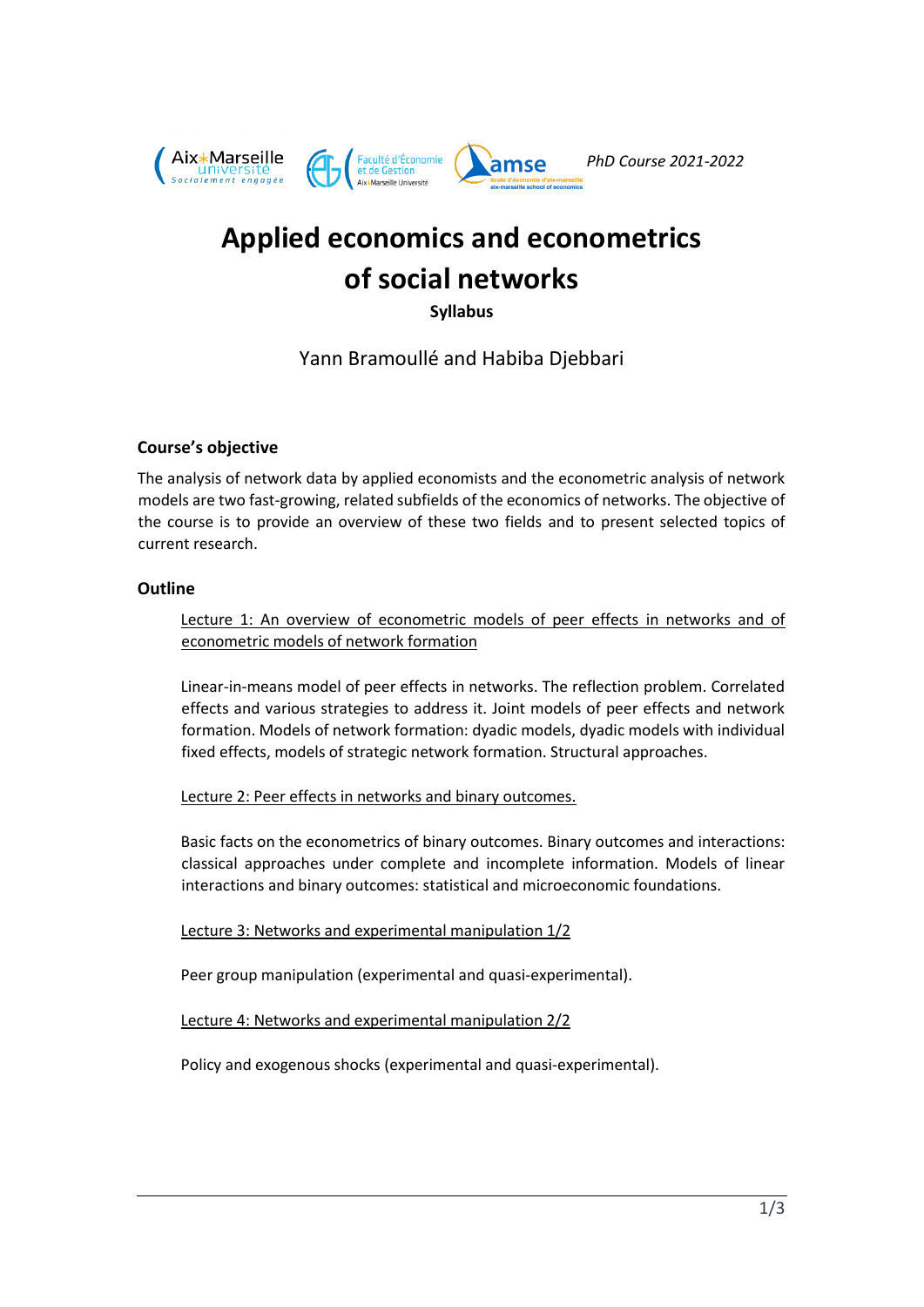

## **Course materials**

Lectures' notes and other materials are available on AMeTICE.

## **References**

Lecture 1.

Bramoullé, Y., Djebbari, H. and B. Fortin. "Peer effects in networks: a survey", *Annual Review of Economics,* 2020, 12: 603-629

Graham, B. "Network data", Chapter 2 in *Handbook of Econometrics* 7A (S. Durlauf, L. Hansen, J. Heckman & R. Matzkin, Eds.), 2020, 111-218.

Lecture 2.

De Paula, A. "Econometric analysis of games with multiple equilibria", *Annual Review of Economics,* 2013, 5(1): 107-131.

Bramoullé, Y. and V. Boucher. "Binary outcomes and linear interactions", *AMSE working paper*, 2021.

Lecture 3

Sacerdote B. 2001. Peer effects with random assignment: results for Dartmouth roommates. Q. J. Econ. 116:681–704.

Duflo E, Saez E. 2002. Participation and investment decisions in a retirement plan: the influence of colleagues'choices. J. Public Econ. 85:121–48.

Hanushek EA, Kain JF, Markman JM, Rivkin SG. 2003. Does peer ability affect student achievement? J. Appl. Econom. 18:527–44.

Carrell SE, Sacerdote BI,West JE. 2013. From natural variation to optimal policy? The importance of endogenous peer group formation. Econometrica 81:855–82.

Algan, Y., Dalvit, N., Do, Q. A., Le Chapelain, A., & Zenou, Y. (2019). "Friendship Networks and Political Opinions: A Natural Experiment among Future French Politicians". CEPR Discussion Papers 13771, C.E.P.R. Discussion Papers.

Breza E, Chandrasekhar AG. 2019. Social networks, reputation, and commitment: evidence from a savings monitors experiment. Econometrica 87:175–216.